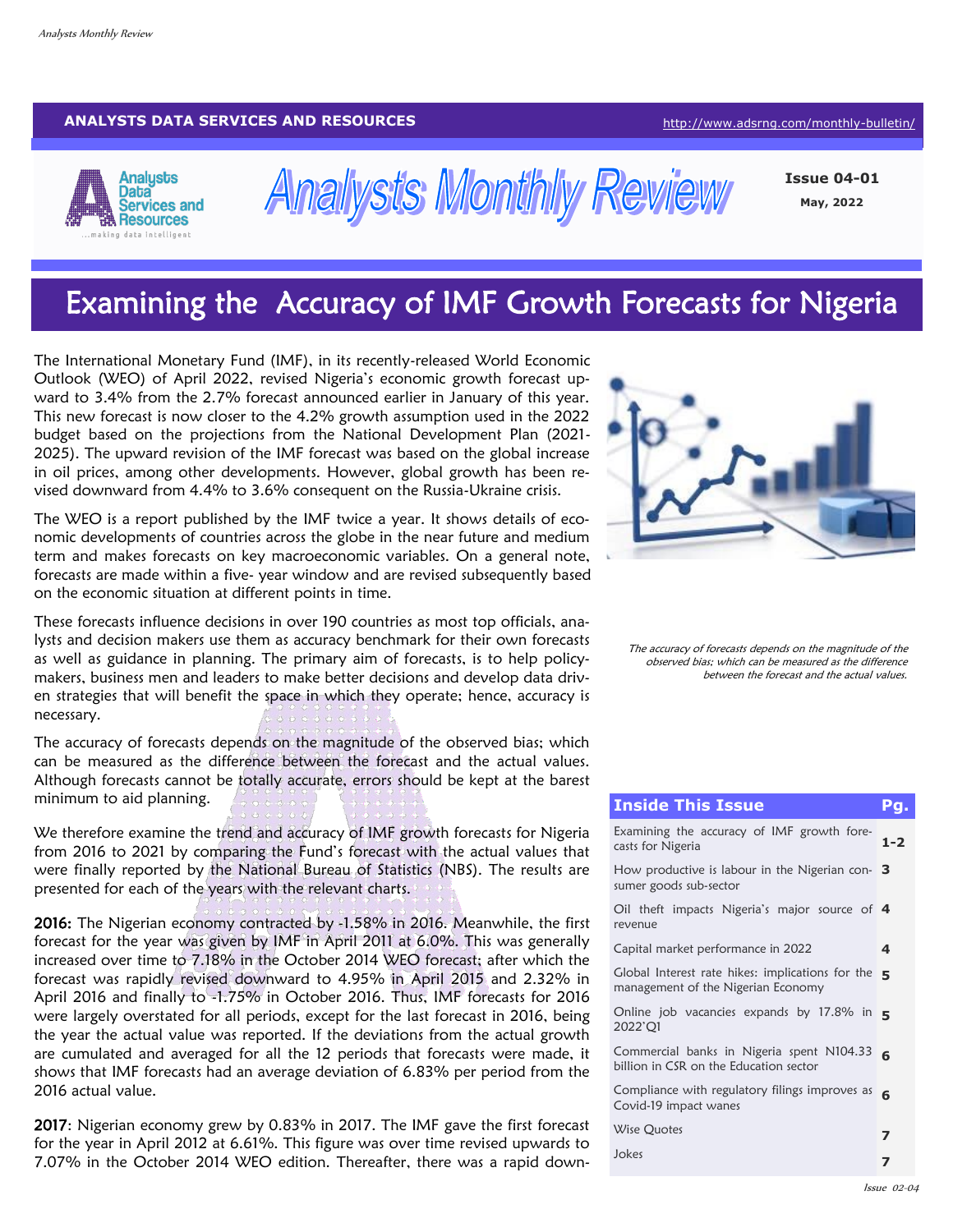ward revision of the growth forecast over the next 4 periods to 0.65% in October, 2016 and to 0.84% in October, 2017. The average deviation from the actual value for the 12 periods therefore stood at 3.9%.

2018: Nigerian economy grew by 1.90% in 2018. The April 2013 WEO gave the first forecast for the year at 6.75%, revised upward to 6.88% in the October 2014 WEO. This was however revised downward to 1.57% in the October, 2016 edition and to 1.93% in October, 2018. Thus, the average deviation of IMF forecasts from the actual 2018 value was 2.49% per period.

2019: The Nigerian GDP grew by 2.27% for the year. The April 2014 WEO gave the first forecast for 2019 as 6.67%, later revised to 6.82% in October 2014. Forecasts for the year in subsequent editions were gradually revised downward to 1.87% in April, 2017 and finally to 2.29% in October 2019. Average deviation for the year was 1.32%.

2020: The Nigerian economy contracted by -1.92% in 2020, largely due to the effect of the Covid-19 pandemic. In the April 2015 WEO, forecast for 2020 was given at 5.95%; but reduced to 1.80% in April, 2017 and put at 2.52% in October, 2019. In April, 2020, a forecast of -3.41% was given; this was further reduced to -4.28% in October, 2020. The average deviation for the year over the forecast period stood at 3.94%.

2021: The Nigerian economy grew by 3.40% in 2021. Meanwhile, the April 2016 WEO gave the first forecast for 2021 as 4.02%. Forecasts for the year were revised downward over time to 1.71% in October, 2017. Subsequently, the forecast was raised gradually to 2.64% in the October 2021 edition of WEO. The average deviation for the year over the forecast period stood at -0.86%.

From the foregoing, it can be inferred that IMF forecasts, just like other forecasts, are not exact. Although we observe improvement in the accuracy of IMF forecasts on Nigeria over time, they tend to be overestimated at the start of the five year window, but gradually adjusted towards the actual values as the forecast year approaches. This implies that forecasts done long before the actual year show a high possibility of being less correct than those closer to the forecast year.

Moreover, we observed that deviations of forecasts from actual values are relatively higher in periods of crisis, such as recession; indicating that crisis are often not envisaged and not adequately prepared for. This notwithstanding, forecasts are useful in providing some guides but should be complemented with real life knowledge and experience; while bearing in mind that forecasts solely may not give enough early warning of imminent crisis.









Source: IMF, ADSR Research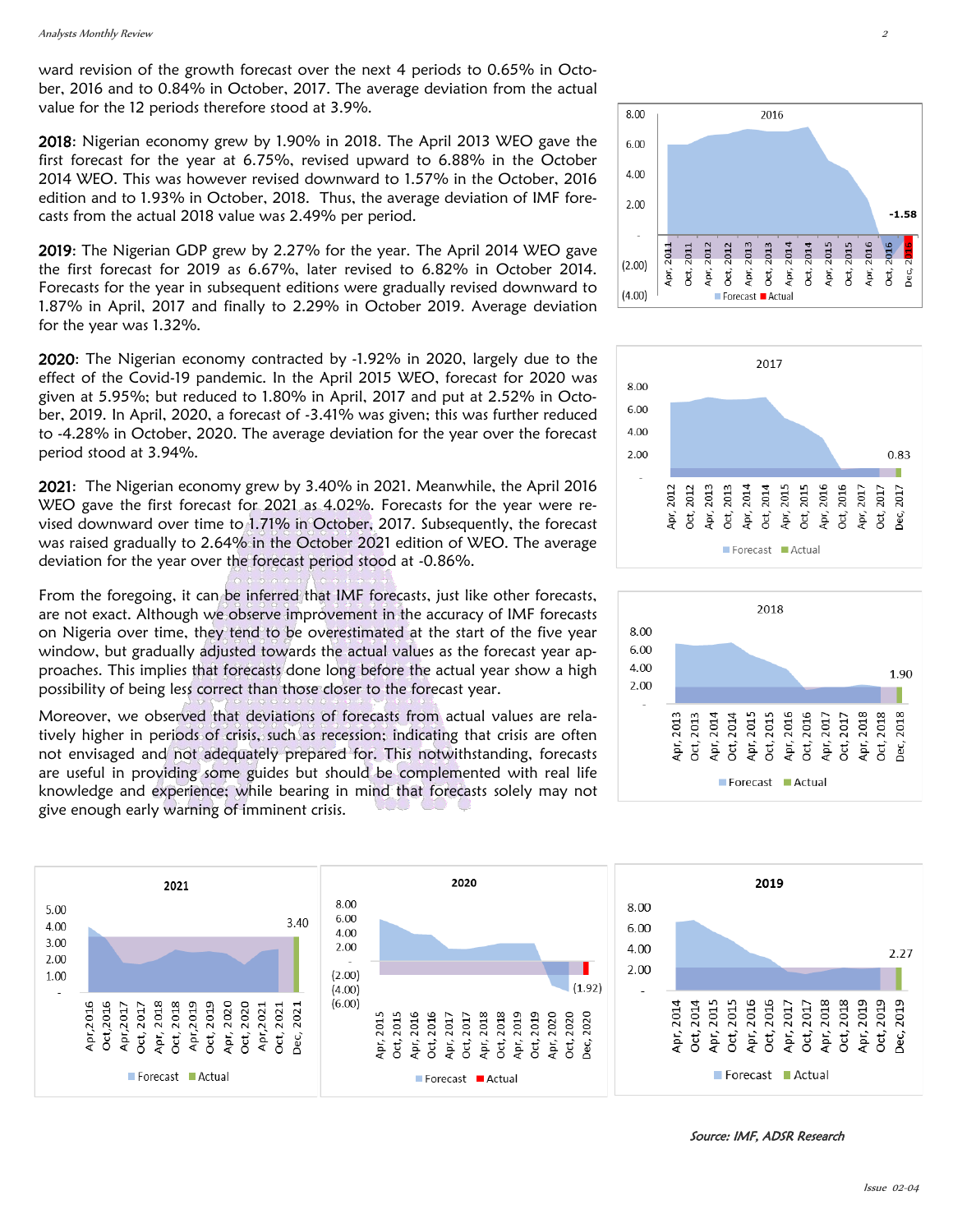### How Productive is Labour in the Nigerian Consumer Goods Sub-Sector

To be competitive and profitable as an organization, same for a country, the level of productivity has to be measured and improved upon. Many inputs go into the production process, including labour, capital and intermediate inputs such as energy, materials and services.

Among all these, labour input is very critical and it is important to track its level of productivity over time. Labour productivity simply shows how productively labour is used to generate output. It measures the efficiency and effectiveness of employees in the generation of value-added for an organisation.

A simple way to look at this for an organization is to measure the ratio of value-added to labour employed. We attempt to compute this ratio for listed companies with data that are operating in the consumer goods sub-sector of the manufacturing sector for the years 2020 and 2021.

The average number of employees in the industry declined slightly by 2.25% between 2020 and 2021 from 1,469 to 1,436. This decline can be attributed to workers being disengaged as an aftermath of the Covid-19 pandemic. It is further shown that 4 out of the 14 firms have employee numbers that are above the industry average.

The average value-added for the industry was N30.3bn and N38.6bn in 2020 and 2021 respectively. The top 4 companies with value-added above industrial average accounted for 77.2% and 70.4% of total industry value added in 2020 and 2021 respectively.

The average Labour Productivity for the industry increased from N17.31 million per employee in 2020 to N23.01 million in 2021. Implying that having fewer employees in 2021 tend to raise companies' labour productivity values. Companies with relatively higher labour productivity include Nestle, Nigerian Breweries, Guinness, Champion Breweries and Unilever Nigeria Plc.

Labour can be made more productive by training and building employees' their skills and capacities. Increased labour productivity leads to increased profitability and continuity of the firm. In addition to various capacity development programmes organized for employees by their organisations, it is equally important that employees engage in self-development activities to raise personal productivity. This is necessary as technology is increasingly making it possible for unskilled and semi-skilled labour to become easily substitutable.



Number of Employees ('000)



*Source: ADSR Research*

... as technology is increasingly making it possible for unskilled and semi-skilled labour to become easily substitutable.





*Source: ADSR Research*

*Source: ADSR Research*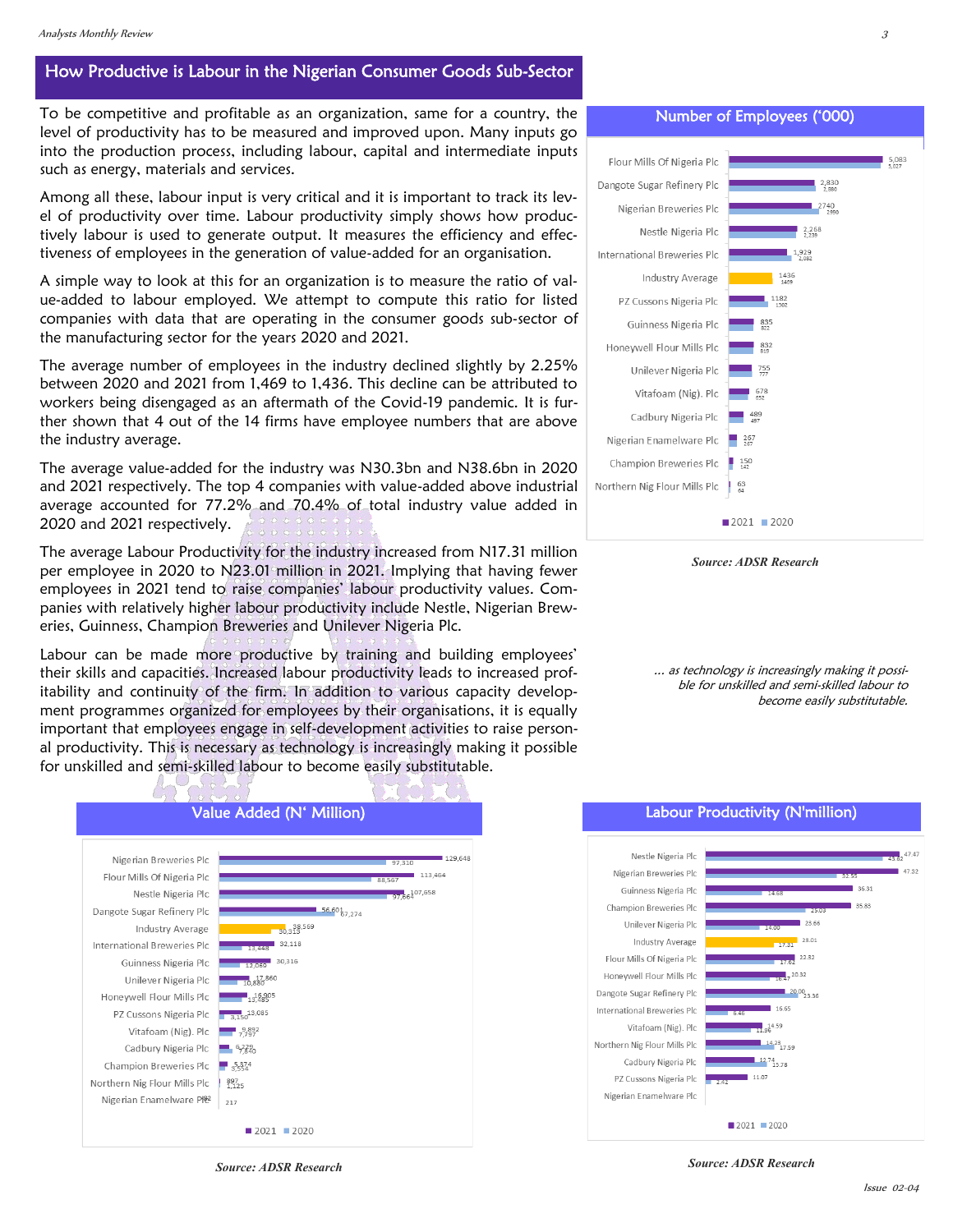#### Oil Theft Impacts Nigeria's Major Source of Revenue

The menace of oil theft has been a major issue combating the supply of crude oil in Nigeria and it is becoming rampant since the global oil prices increased after falling drastically during the lockdown in 2020. These recurring cases of oil theft have pushed the oil production cost to \$32/barrel against the budget's target of around \$25/barrel and long-term target of \$10/barrel for the country.

This is adversely affecting the country's ability to meet up with the production quota given to her by the Organization of Petroleum Exporting Countries (OPEC). Interestingly, major parts of the production costs have gone into the payment of personnel and security operatives saddled with the responsibility of monitoring various pipelines, yet the issue of oil theft remains a great concern.

It is estimated that Nigeria has lost a total of \$3.27 billion to oil theft within the last 14 months. This has become a national emergency as the issue is gaining attention all over the country; to the extent of it being discussed even at the last MPC meeting of the Central Bank.

This recurring case of theft has also limited the country's ability to take full advantage of the rising price of crude oil which has been trading for over \$100/barrel in recent times.

As shown in the figure, Nigeria external reserves in recent period have not been increasing in tandem with the increase in oil price. In other words, despite increase in oil price, movement in Nigeria's external reserves appear inelastic in recent time.

The impact of the oil theft on the economy is further aggravated by the huge spending on subsidy which has been increasing over the years. Furthermore, JP Morgan recently delisted Nigeria from its emerging market 'overweight' category due to the failure of NNPC to remit revenue to the government in the first quarter of the year and her inability to take advantage of the rising crude oil prices to shore up her reserves. The twin problems of oil theft and fuel subsidy therefore stifle the country and these require an urgent attention.

Nigeria needs to acquire and display the relevant capacity to catch and punish oil thieves, without fear or favour. The country also needs to transparently account for subsidy payment to provide inputs into the consideration of its desirability and removal or otherwise.

### Capital Market Performance in 2022

The Nigerian capital market has been trending upward throughout the first four months of the year. This positive performance has continued to boost the confidence of investors in equities.

The NGX All Share index started the year at 43,026.23 and has risen to 49,638.94 as at the last day of April. This represents an increase of about 15.37% Year-to-Date. The All-Share Index has risen by 9.93%, 19.08%, 20.29%, and 24.61% in January, February, March and April respectively when compared with the corresponding month in 2021.

In the same vein, market capitalization has increased from N23.18 trillion on the first day of the year to N26.76 trillion as at the end of April. Comparing the market capitalization with the corresponding months end of 2021, it has increased year-on-year by 13.24%, 22.66%, 23.90%, and 28.37% in January, February, March, and April respectively.

By implication, capital market has performed positively throughout the first few months of the year, giving a good signal for investors to venture into equities and showed an uptrend in capital market activities.

However, with the recent delisting of Nigeria from the JP Morgan's "overweight" investment, interest rate hikes around the world, possibility of MPC considering a hike for Nigeria, amidst other fiscal challenges, the market may enter a bearish region within the month, especially as some investors seeks to take profit

Trend of Crude Oil and Reserves



*Source: CBN, OPEC, ADSR Research* 

|  | <b>All Share Index</b> |           |           |                   |                        |  |  |  |  |
|--|------------------------|-----------|-----------|-------------------|------------------------|--|--|--|--|
|  |                        |           |           |                   |                        |  |  |  |  |
|  | <b>Month</b>           | 2021      | 2022      | $Y-t-D$<br>(2022) | <b>% A Y</b><br>$-O-2$ |  |  |  |  |
|  | Jan                    | 42,412.66 | 46,624.67 | 9.15              | 9.93                   |  |  |  |  |
|  | Feb                    | 39,799.89 | 47,394.53 | 10.95             | 19.08                  |  |  |  |  |
|  | Mar                    | 39,045.13 | 46,965.48 | 9.95              | 20.29                  |  |  |  |  |
|  | Apr                    | 39.834.42 | 49,638.94 | 16.21             | 24.61                  |  |  |  |  |

*Source: NGX, ADSR Research* 

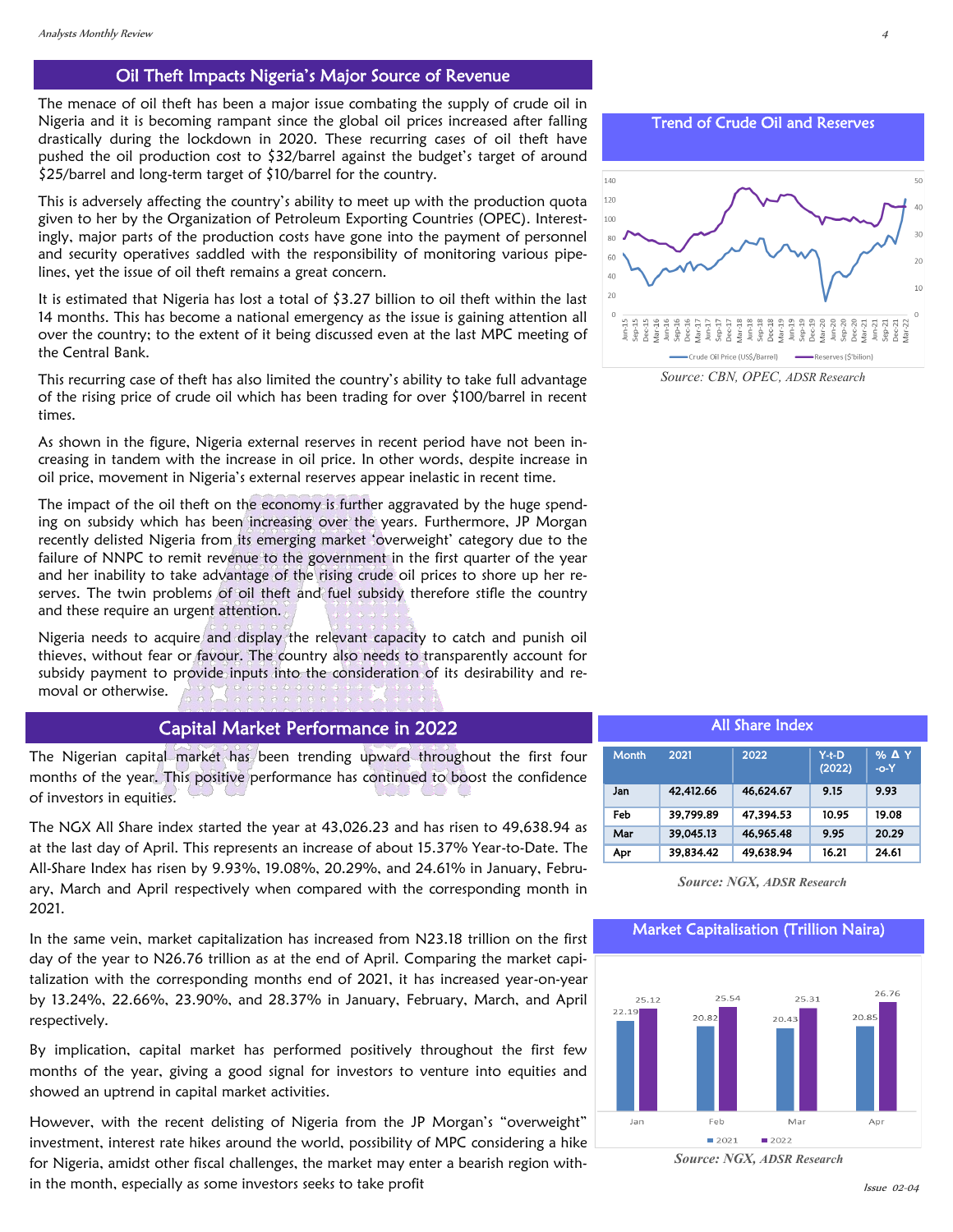## Global Interest Rate Hikes: Implications for the Management of the Nigerian Economy

Nigeria's inflation rate rose to 15.92% in March and will likely rise further to about 16.15% when the NBS releases inflation figures for April 2022. Nigeria is not the only country experiencing an increase in the general price level, but some of the other countries are already responding by raising their interest rate to combat their inflationary pressure.

While many advanced and emerging economies have hiked interest rates in recent times, the Nigerian Monetary Policy Rate (MPR) has been maintained at 11.5% since the Monetary Policy Committee's (MPC) meeting of September 2020 when the decision was taken to reduce by 100 basis points from 12.5 to 11.5 per cent.

These hikes, especially by advanced economies such as the USA, will further support a stronger dollar against an even weaker naira. Nigeria, as a developing economy is highly import-dependent, meaning more naira would be required to purchase the same quantity of dollars.

Recently also, JP Morgan removed Nigeria from its list of emerging market sovereign recommendations that investors should be 'overweight' in, due to the failure of the country to take advantage of high oil prices. This may exert further pressure on the country to raise its interest rate to mitigate capital outflows and attract new capital into both its fixed income and equities markets.

It is therefore expected that when the MPC meets later this month, this development will be a major part of their discussions and MPR will be considered to be adjusted upward from the current 11.5% to 12%. It should be recalled that at the last MPC meeting, four out of ten members already voted for MPR to be raised; three voted for a raise by 25 basis points while one voted for it to be raised by 50 basis points.

## Online Job Vacancies Expands by 17.8% in 2022'Q1

A review of online vacancies as captured in the Anastat Database shows that a total of 3,612 jobs were advertised by the end of the first quarter of 2022. Year-on-Year, online job vacancies in 2022'Q1 increased by 17.81% over the number of jobs advertised online in 2021'Q1.

Monthly comparison shows that online job vacancies increased over the reported values for each of the three months within the quarter. Specifically, advertised vacancies in January, February and March 2022 increased by 10.11%, 17.97% and 26.26% respectively over the number of jobs advertised in the corresponding months of 2021'Q1. This monthly year-on-year increase in the advertised job vacancies is an indication of increased economic activities in the country.

Further analysis of the advertised job vacancies in 2022'Q1 shows that the Administrative and Support Services sector accounted for 33.83% of the total jobs advertised online in the first quarter of the year. This is followed by Human Health and Social Services, Professional and Scientific Services, Financial and Insurance, Manufacturing and Trade sectors, accounting for 11.97%, 9.63%, 7.345%, 4.68% and 4.43% respectively. It is evident that the majority of the jobs advertised online in 2022'Q1 can be categorized broadly under the services sector.

#### Recent Interest Rate Hike

| Country                       | $Cur-$<br>rent<br>(%) | Date of<br>last change | <b>Direction</b> | Previ-<br>ous<br>(%) |
|-------------------------------|-----------------------|------------------------|------------------|----------------------|
| <b>USA</b>                    |                       | May, 2022              | Upward           | 0.5                  |
| UK                            | 1                     | May, 2022              | Upward           | 0.5                  |
| <b>BRAZIL</b>                 | 12.75                 | May, 2022              | Upward           | 11.75                |
| <b>CHINA</b>                  | 3.7                   | Jan. 2022              | Downward         | 3.8                  |
| <b>INDIA</b>                  | 4.4                   | May, 2022              | Upward           | $\overline{4}$       |
| SINGA-<br><b>PORE</b>         | 0.36                  | Apr, 2022              | Downward         | 0.61                 |
| <b>MALAY-</b><br><b>SIA</b>   | $\mathcal{P}$         | May, 2022              | Upward           | 1.75                 |
| <b>SOUTH</b><br><b>AFRICA</b> | 4.25                  | Mar. 2022              | Upward           | 4                    |
| <b>EGYPT</b>                  | 9.25                  | Mar, 2022              | Upward           | 8.25                 |

*Source: ADSR Research*



*Source: Anastat, ADSR Research*



*Source: Anastat, ADSR Research*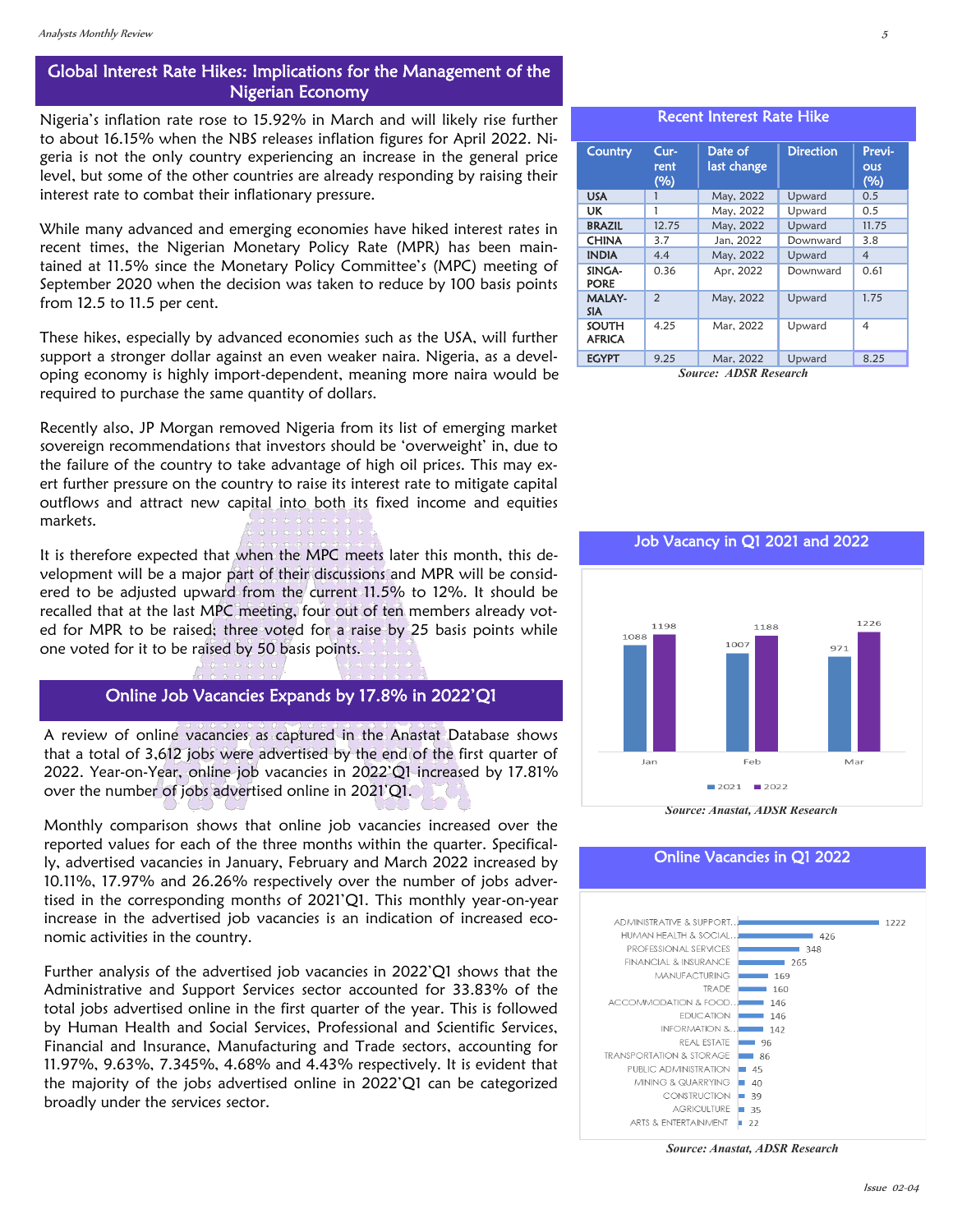## Commercial Banks in Nigeria spent N104.33 billion of CSR on the Education Sector

Analysis of the CSR expenditure of commercial banks in Nigeria shows they supported the education sector with the sum of N104.33 billion in the last 10 years. This accounted for 16.14% of their total CSR expenditure in this period. CSR expenditure on Education sector can further be divided into Primary, Secondary, Tertiary, Scholarships and Academic awards and other spending on Education sector. The category 'others' comprises CSR expenditure on general education activities where the company does not indicate the level of education supported.

Figure shows that a sum of N11.38 billion, N17.75 billion, and N28.29 billion was spent on primary, secondary and tertiary education respectively. Furthermore, a sum of N38.37 billion was spent on other education categories while N8.54 billion was spent to promote scholarship and academic awards.

Further analysis shows that Zenith Bank, United Bank for Africa and Guaranty Trust Bank are the top three banks that contributed to Education's CSR within this period. They contributed N30.96 billion, N17.59 billion and N10.69 billion respectively to the education sector within the period under study.

This shows that if properly leveraged, companies in Nigeria can further support the Education sector and address some of its challenges. Beyond government funding, a symbiotic relationship between the academia and industry may offer some level of solutions to the funding challenges and the attendant strike actions embarked upon by the Academic Staff Union of Universities (ASUU) and other unions in the Education sector.



Due to the outbreak of COVID 19 and its impact on companies in 2020, the NGX extended by 60 days the deadline for listed companies to file their financial reports to accommodate the shock that came with the pandemic.

Against this background, we seek to inquire if the listed companies are now meeting up with their filling dates by analyzing the improvement in filing between 2021 and 2020. The companies are broadly divided into four based on how timely they file their report;

- Early: Those that file their report latest before 5 days to the due date.
- On time: Those that file their report anytime from 5 days to and 2 days after the due date.
- Delayed: Those that file from 2 days to a month after the due date.
- Late: Those that file from a month after the due date.

The figure shows that 11.3% and 5.7% of the companies had their filings delayed in 2020 and 2021 respectively while 15.8% and 3.3% were late on their filings. Furthermore, 20.3% and 25.4% filed early in 2020 and 2021 respectively while 52.6% and 65.6% filed their report on time in 2020 and 2021 respectively.

Following the result of the analysis, it is observed that there was an improvement in the timeliness of the companies as regards the date they filed their report against their due date. This implies that as the COVID-19 wanes, companies have begun to improve on their regulatory filings. This is good for information disclosure and investors protection purposes.

**CSR spent on Education Sector**



*Source: Anastat, ADSR Research*

… if properly leveraged, companies in Nigeria can further support the Education sector and address some of its challenges.





*Source: NGX, Anastat, ADSR Research*

.... it is observed that there was an improvement in the timeliness of the companies as regards the date they filed their report against their due date.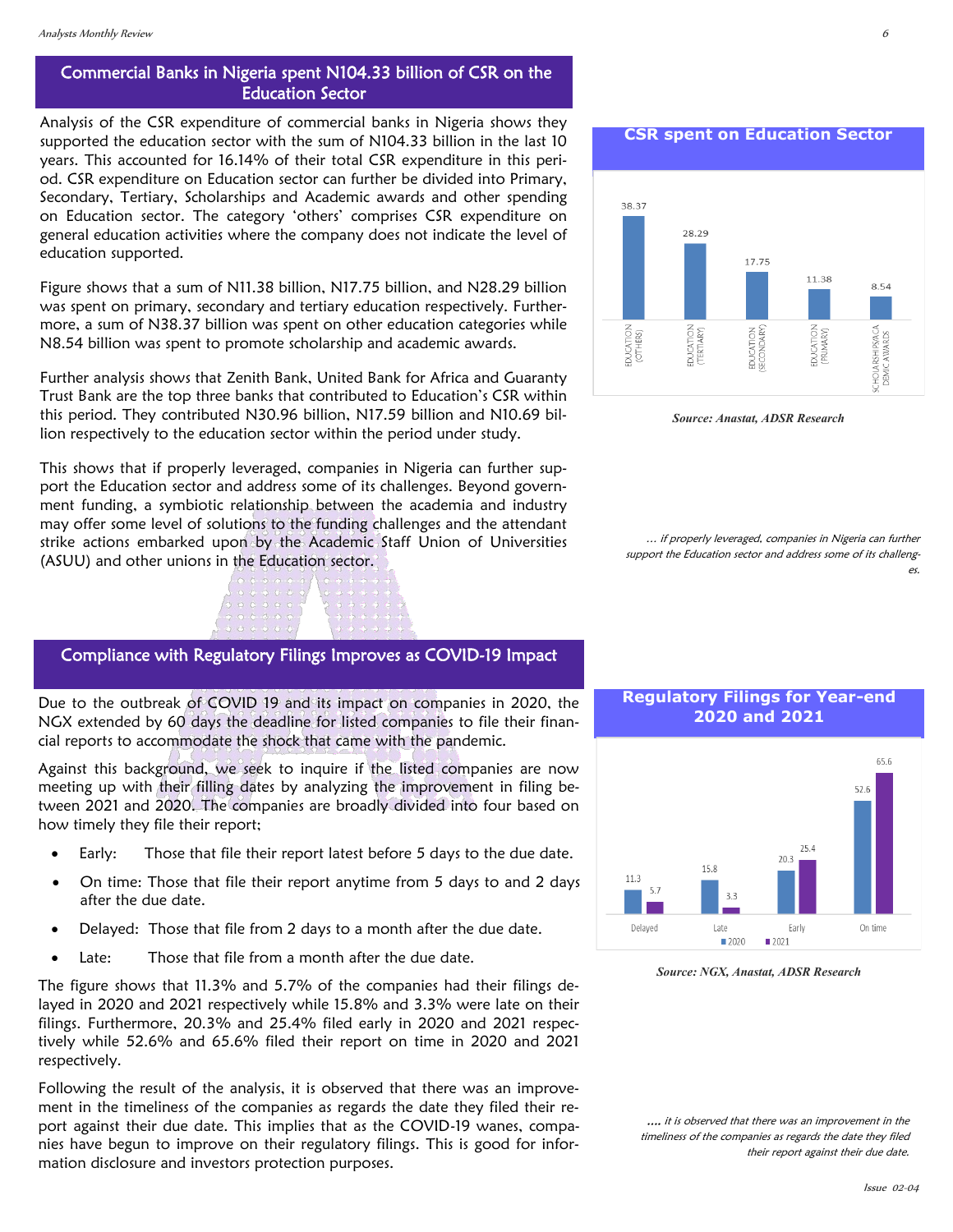## **Wise Quotes**

"The most important quality for an investor is temperament, not intellect."

#### - Warren Buffet

"He who is not contented with what he has would not be contented with what he would like to have."

"When something is important enough, you do it even if the odds are not in your favour."

"He who will not economize will have to agonize."

#### - Confucius

- Warren Buffet

- Warren Buffet

-Plato

- Elon Musk

- Socrates

"If you do not take an interest in the affairs of your government, then you are doomed to live under the rule of fools."

"It's far better to buy a wonderful company at a fair price, than a fair company at a wonderful price."

"I will tell you how to become rich. Close the doors. Be fearful when others are greedy. Be greedy when others are fearful."

"Awareness of ignorance is the beginning of wisdom

"Do not grieve over someone who changes all of the sudden. It might be that he has given up acting and returned to his true self."

 **Jokes**

- Socrates

- Socrates



Akpos asks a lawyer for advice:

- Akpos: Mister Black, please help me. My neighbor won't give my money back, and I really need them. Lawyer: No problem. Just provide the evidence he actually took that money. Akpos: But I have no evidence. Lawyer: That's no problem. How much does he owe you? Akpos: \$600. Lawyer: Then just text him and ask him to pay you your \$2000 back.
- Akpos: But he only owes me \$600.
- Lawyer: That's what he will answer, and you will get evidence.

#### WHAT DO YOU HAVE ?

MAN: Marry me?

WOMAN: Do you have a flat?

MAN: No.

WOMAN: Do you have a Camry car?

MAN: No.

- WOMAN: How much is your salary?
- MAN: No salary, but I...
- WOMAN: No but! You have nothing. How can I marry you? Leave please before I open eyes for you!
- MAN: But I have one estate, 3 landed properties in GRA, 3 Ferraris, 2 Porsches and 2 G wagons. Why do I still need to buy a Camry? How can I be paid salary when actually I'm the BOSS?
- WOMAN: That's why I told you to leave, cause am coming to your house myself to propose to you.